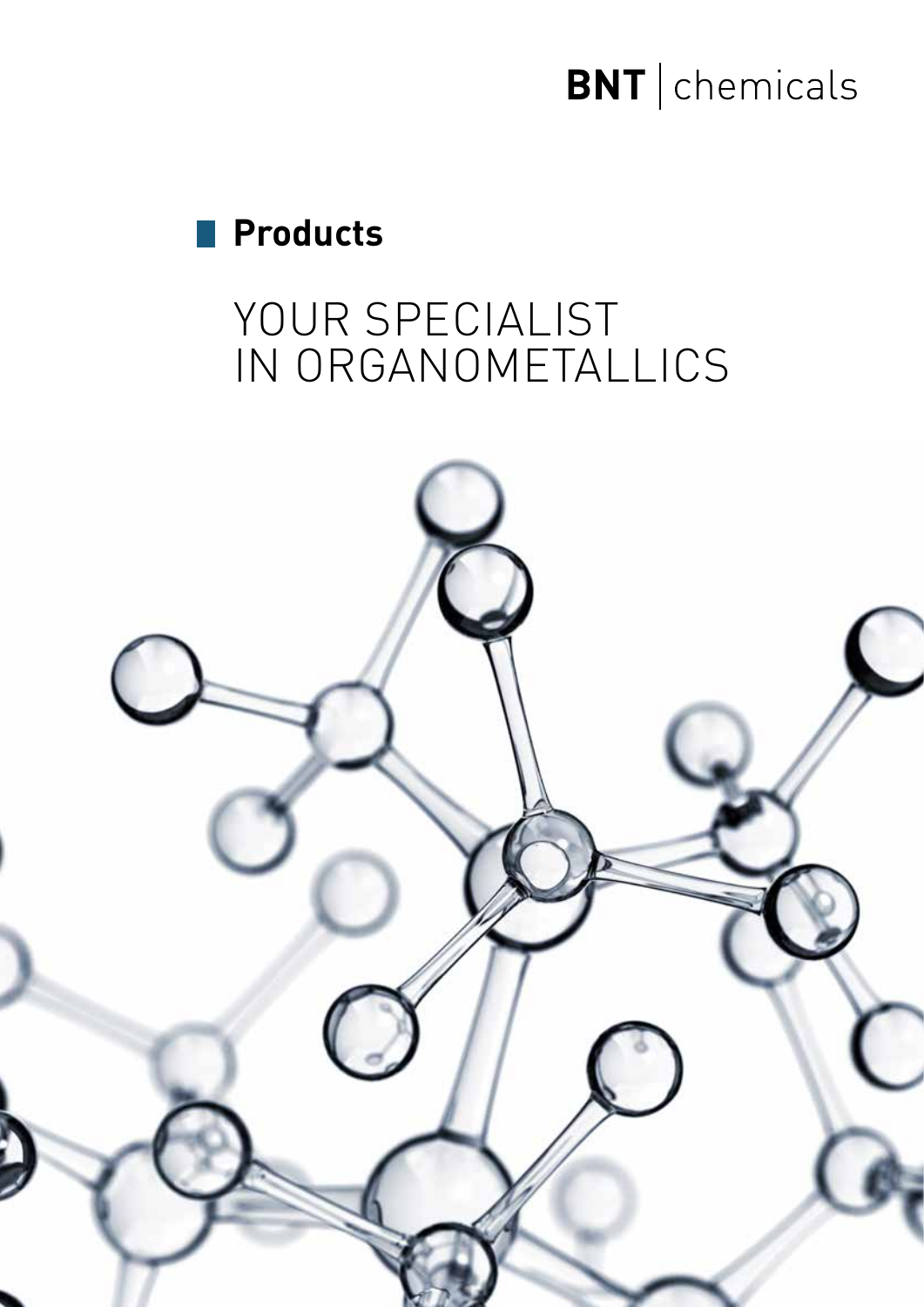In addition to our standard formulations, we can also tailor individual aspects of the products to your requirements, creating custom formulations in specific delivery options. Just contact us!

 $\mathcal{R}$ +49 (0) 3493 31630 info@bnt-chemicals.de



### **INORGANIC CATALYSTS**

| <b>Trade Name</b>     | <b>Short Form</b>          | <b>Product Name</b>           | Purity*   | CAS Nr.        | Application      |
|-----------------------|----------------------------|-------------------------------|-----------|----------------|------------------|
| BNT-CAT 100           | SnCl <sub>2</sub>          | Tin(II) chloride, anhydrous   | ≥99.0%    | 7772-99-8      | B                |
| BNT-CAT 110           | SnOc <sub>2</sub>          | Tin(II) octoate               | 395.5%    | $301 - 10 - 0$ | A&S, P&C, B, 0   |
| SnCl2 solution        | SnCl <sub>2</sub> solution | Tin(II) chloride solution     | $399.0\%$ | 7772-99-8      | B                |
| $SnCl2$ . $2H2O$      | $SnCl2$ . $2H2O$           | Tin(II) chloride dihydrate    | $397.9\%$ | 10025-69-1     | B                |
| $SnCl4$ , $5H2O$      | $SnCl4$ , $5H2O$           | Tin(IV) chloride pentahydrate | $399.9\%$ | 10026-06-9     |                  |
| SnCl <sub>4</sub>     | SnCl <sub>4</sub>          | Tin(IV) chloride, anhydrous   | $399.9\%$ | 7646-78-8      | P&C, T, HEC      |
| SnCl <sub>4</sub> 23W | SnCl <sub>4</sub> 23W      | SnCl4 in water                | $399.9\%$ | 7646-78-8      | <b>P&amp;C.T</b> |
| SnCl <sub>4</sub> 50W | SnCl <sub>4</sub> 50W      | SnCl4 in water                | $399.9\%$ | 7646-78-8      | <b>P&amp;C.T</b> |
| SnCl <sub>4</sub> 57W | SnCl <sub>4</sub> 57W      | SnCl4 in water                | $399.9\%$ | 7646-78-8      | <b>P&amp;C.T</b> |
| SnCl4 60W             | SnCl4 60W                  | SnCl4 in water                | $399.0\%$ | 7646-78-8      | <b>P&amp;C.T</b> |



#### **MONOBUTYLTIN CATALYSTS**

| <b>Trade Name</b> | <b>Short Form</b>       | <b>Product Name</b>            | Purity*       | CAS Nr.     | Application    |
|-------------------|-------------------------|--------------------------------|---------------|-------------|----------------|
| BNT-CAT 200       | <b>MBTO</b>             | Butyltin oxide                 | $299.7\%$     | - 2273-43-0 | B. 0           |
| BNT-CAT 210       | MBT(OH) <sub>2</sub> CL | Butyltin dihydroxychloride     | ≥95.0%        | 13355-96-9  | B              |
| BNT-CAT 220       | MBT(EH)3                | Butyltin tris-2-ethylhexanoate | $\geq 98.0\%$ | 23850-94-4  | A&S. P&C. B. 0 |



#### **DIBUTYLTIN CATALYSTS**

| <b>Trade Name</b> | <b>Short Form</b> | <b>Product Name</b>                      | Purity*   | CAS Nr.         | Application       |
|-------------------|-------------------|------------------------------------------|-----------|-----------------|-------------------|
| BNT-CAT 400       | <b>DBTA</b>       | Dibutyltin diacetate                     | ≥97.6%    | $1067 - 33 - 0$ | A&S, B            |
| BNT-CAT 401       | DBTA/Tol          | Dibutyltin diacetate solution in toluene | ≥97,6%    | $1067 - 33 - 0$ | A&S, B            |
| BNT-CAT 410       | DBTCl2            | Dibutyltin dichloride                    | ≥98,5%    | $683 - 18 - 1$  | A&S, S            |
| BNT-CAT 411       | DBTCl2/DIDP       | Dibutyltin dichloride solution in DIDP   | ≥98,5%    | $683 - 18 - 1$  | A&S               |
| BNT-CAT 413       | DBTCl2/Xylene     | Dibutyltin dichloride solution in Xylene | ≥98,5%    | $683 - 18 - 1$  | A&S               |
| BNT-CAT 422       | <b>DBTL</b>       | Dibutyltin dilaurate                     | ≥96,3%    | $77 - 58 - 7$   | A&S, P&C, B, S    |
| BNT-CAT 423       | <b>DBTL</b>       | Dibutyltin dilaurate                     | ≥96,3%    | $77 - 58 - 7$   | A&S, P&C, B, S    |
| BNT-CAT 430       | DBT0              | Dibutyltin oxide                         | 398.5%    | 818-08-6        | A&S, P&C, B, S, O |
| BNT-CAT 431       | DBTO fine         | Dibutyltin oxide fine                    | $398.5\%$ | $818 - 08 - 6$  | P&C               |
| BNT-CAT 435       | DBTO wet          | Dibutyltin oxide                         | ≥98,5%    | $818 - 08 - 6$  | P&C               |
| BNT-CAT 480       | <b>DBTND</b>      | Dibutyltin neodecanoate                  | ≥94.7%    | $3465 - 75 - 6$ | S.                |
| BNT-CAT 490       | <b>DBTLM</b>      | Dibutyltin di(laurylmercaptide)          | ≥96.8%    | 1185-81-5       | S                 |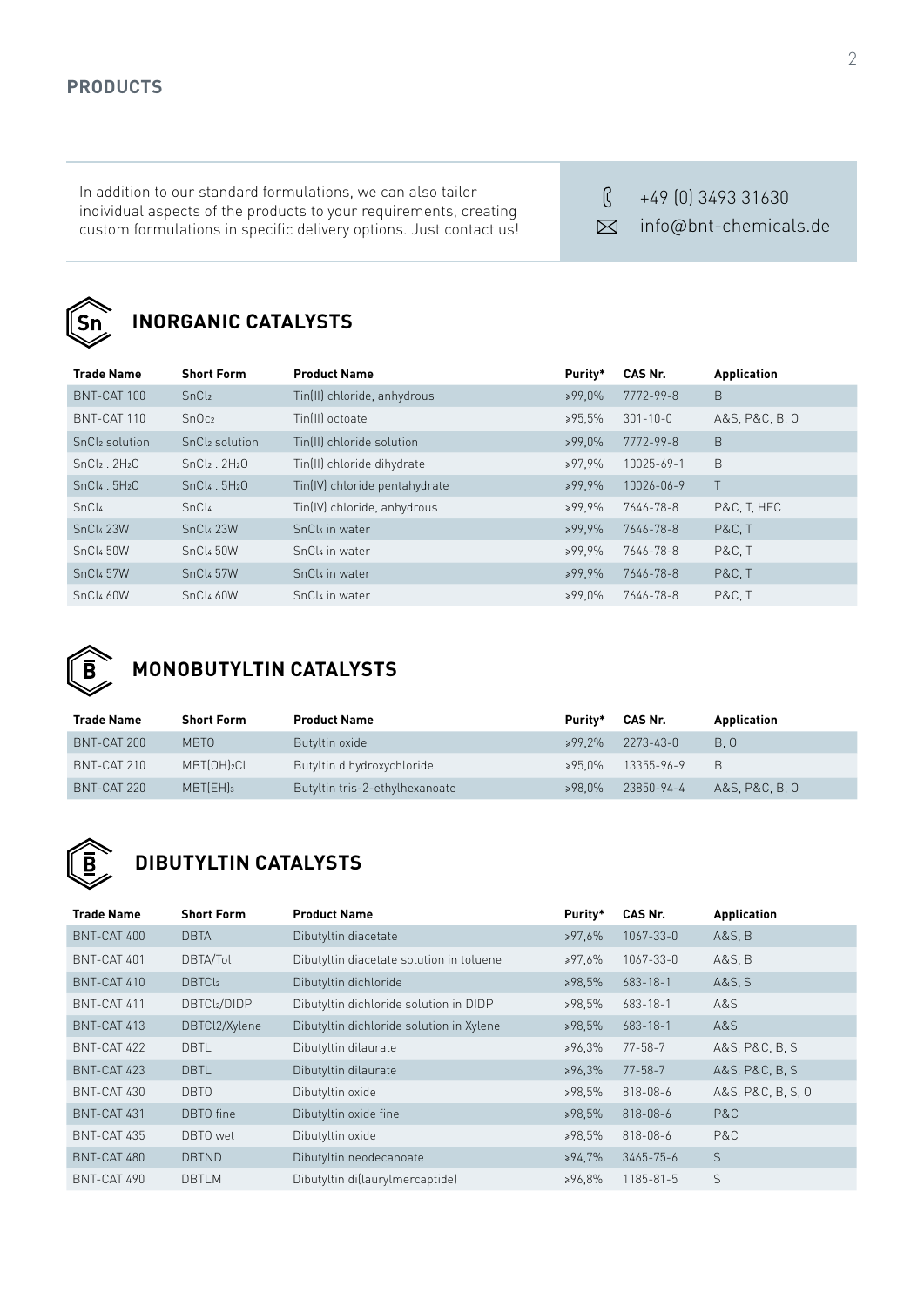

### **DIOCTYLTIN CATALYSTS**

| <b>Trade Name</b> | <b>Short Form</b> | <b>Product Name</b>                       | Purity*      | CAS Nr.    | Application    |
|-------------------|-------------------|-------------------------------------------|--------------|------------|----------------|
| BNT-CAT 500       | <b>DOTL</b>       | Dioctyltin dilaurate                      | $293.8\%$    | 3648-18-8  | A&S, P&C, B, S |
| BNT-CAT 510       | DOTO              | Dioctyltin oxide                          | $397.9\%$    | 870-08-6   | B, O           |
| BNT-CAT 515       | DOTO wet          | Dioctyltin oxide (wet)                    | $\ge 97.9\%$ | 870-08-6   | P&C            |
| BNT-CAT 525       | DOTM/Tol          | Dioctyltin maleate solution in toluene    | ≥97.7%       | 16091-18-2 | F&F            |
| BNT-CAT 531       | <b>DOTEHTG</b>    | Dioctyltin bis(2-ethylhexylthioglycolate) | ≥95,6%       | 15571-58-1 | S              |
| BNT-CAT 550       | <b>DOTEH</b>      | Dioctyltin bis(2-ethylhexanoate)          | ≥98,4%       | 24577-34-2 | A&S, B         |
| BNT-CAT 560       | <b>DOTND</b>      | Dioctyltin neodecanoate                   | ≥97,1%       | 68299-15-0 | A&S            |
| BNT-CAT 570       | <b>DOTA</b>       | Dioctyltin diacetate                      | $\ge 97.7\%$ | 17586-94-6 | A&S            |
| BNT-CAT 590       | <b>DOTLM</b>      | Dioctyltin lauryl mercaptide              | $\ge 96.2\%$ | 22205-30-7 | A&S, B         |



## **TRIBUTYLTIN CATALYSTS**

| <b>Trade Name</b> | <b>Short Form</b> | <b>Product Name</b>    | Purity*        | CAS Nr.                | Application |
|-------------------|-------------------|------------------------|----------------|------------------------|-------------|
| <b>TBTCL</b>      | TBTCL             | Tributyltin chloride   |                | $\ge 95.0\%$ 1461-22-9 | <b>API</b>  |
| <b>TBTO</b>       | TBT0              | Bis(tributyltin oxide) | ≥97.0% 56-35-9 |                        | <b>API</b>  |

# **GC**

# **GLASS COATING PRODUCTS**

| <b>Trade Name</b>        | <b>Short Form</b>            | <b>Product Name</b>           | Purity*   | CAS Nr.         | Application |
|--------------------------|------------------------------|-------------------------------|-----------|-----------------|-------------|
| BNT-COAT 100             | MBTC <sub>l3</sub>           | Butyltin trichloride          | $298.5\%$ | $1118 - 46 - 3$ | HEC         |
| BNT-COAT 257             | SnCl <sub>4</sub> stabilized | Tin tetrachloride, stabilized | $299.9\%$ | 7646-78-8       | HEC.        |
| Polyglas D4218/M D4218/M |                              | Polyglas D4218/M              |           | 69011-36-5      | <b>CEC</b>  |



### **BUTYL CHLORIDES**

| <b>Trade Name</b> | <b>Short Form</b> | <b>Product Name</b> | Purity*   | CAS Nr.        | <b>Application</b> |
|-------------------|-------------------|---------------------|-----------|----------------|--------------------|
| n-BuCl            | n-BuCl            | n-Butyl chloride    | $399.5\%$ | $109 - 69 - 3$ | -OS                |
| s-BuCl            | s-BuCl            | s-Butyl chloride    | $299.5\%$ | 78-86-4        | 0S                 |

\*Relates to catalyst species